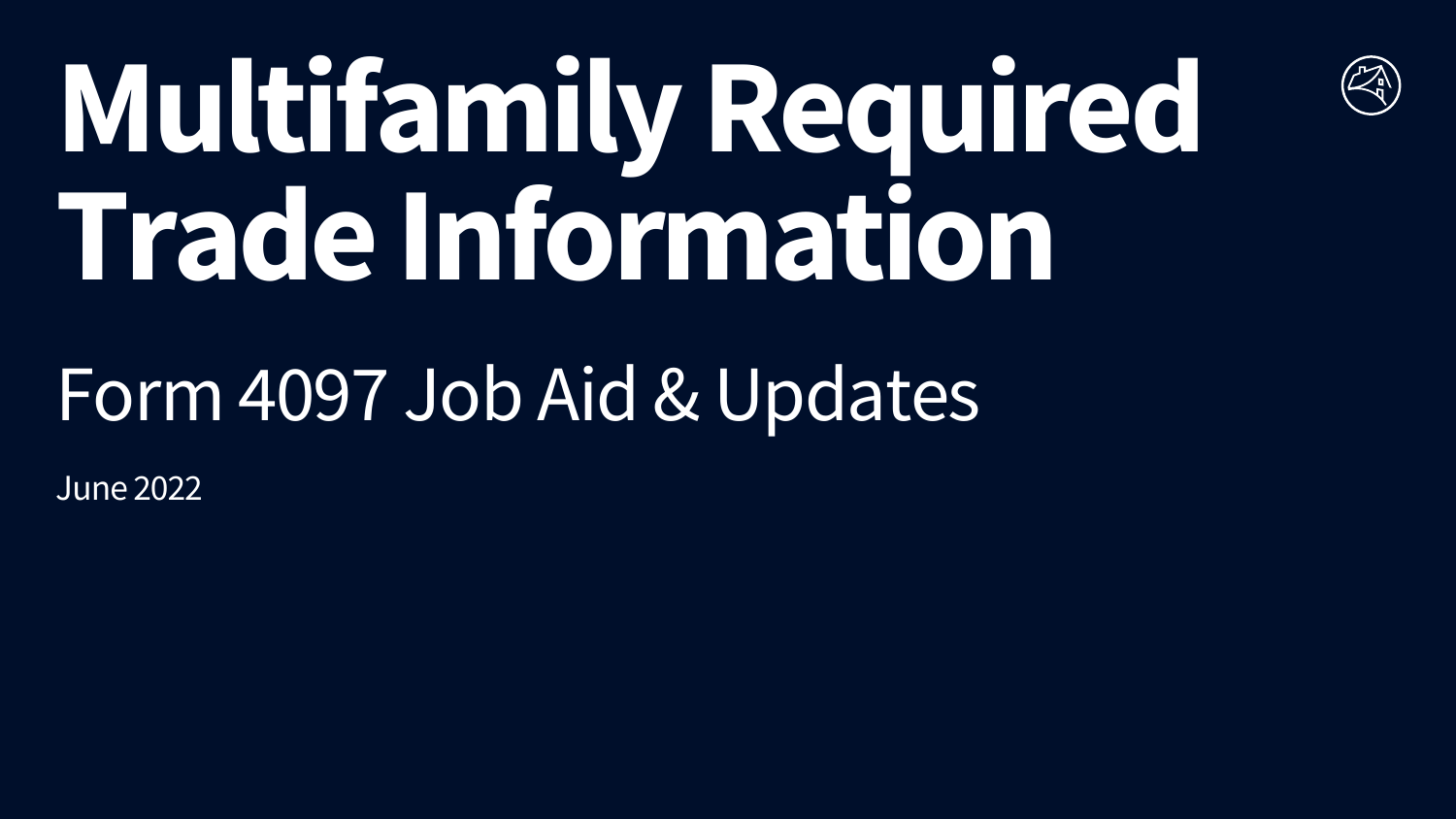### **Table of Contents**



- Form 4097 Updates
- Guidance
	- Deal Terms
	- Rate & Trade Information
	- Property Address
	- Property Information
	- Credit & Underwriting
	- Credit Facilities
	- ARM Loan-Related Fields
	- Additional Disclosure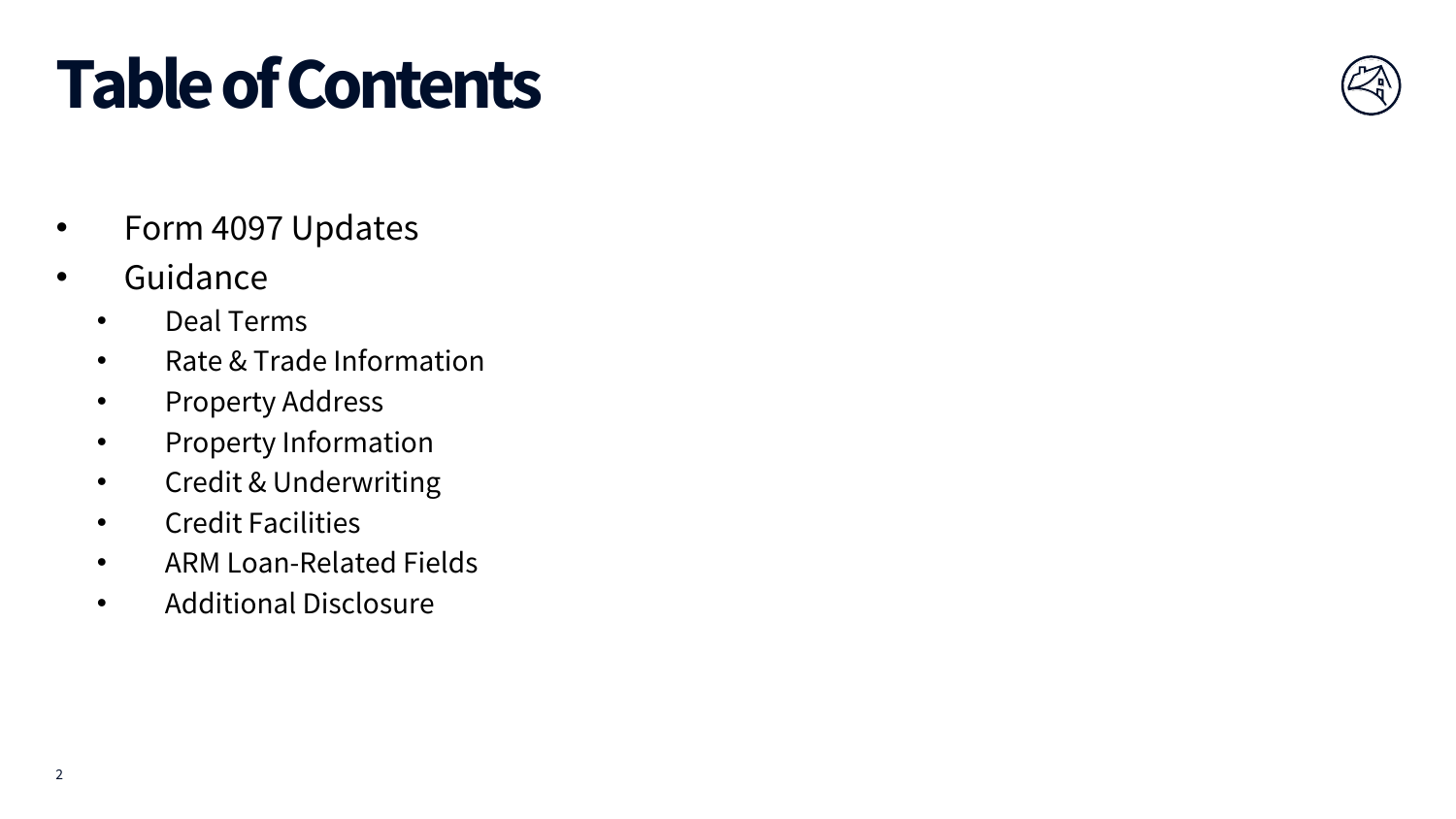### **Form 4097 Updates –Effective June 1, 2022**



- Updated Affordability Data to include new values & align field names with C&D and DUS Disclose
- Added ability to optionally include Rent Roll Affordability data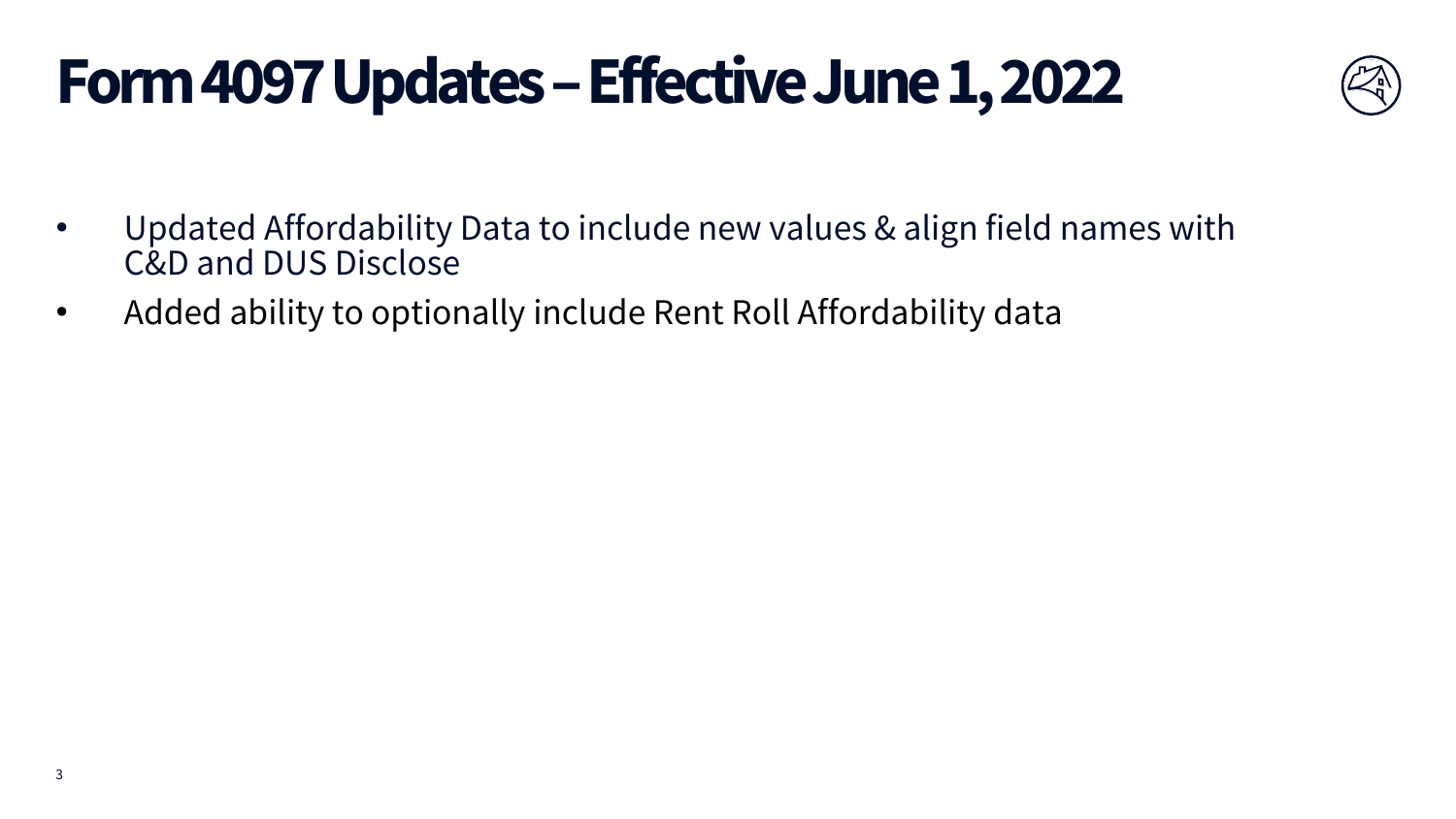**Form 4097.Fixed Rate – Multifamily Required Trade Information for Fixed Rate Cash** 

**or MBS Loans June, 2022 © 2022 Fannie Mae. Trademarks of Fannie Mae**

**<Lender Name>** Trade Date:

 $\oslash$  Fannie Mae

% of Units > 60% - 80% AMI % of Units > 80% - 100% AMI % of Units > 100% - 120% AMI % of Units > 120% AMI

4

#### **Property Name** Address

City, State, Zip County

#### Loan Amount Purchase Price **Deal Highlights**

| Loan Term (months)                             | Coupon      |
|------------------------------------------------|-------------|
| Prepayment Provision (string)                  | Guaranty    |
| Interest-Only Period (months)                  | Note Rate   |
| Amortization Term (months)                     |             |
| Interest Type                                  | Good Fait   |
| Benchmark Index                                | Delivery T  |
| <b>Interest Accrual Method</b>                 | Streamlin   |
| Lien Position                                  | Product T   |
| Settlement Date (Book-Entry Date)              | Number o    |
| # of Days (from Trade Date to Settlement Date) | % of Initia |
| <b>Issue Date</b>                              | Eligible fo |

| # of Days (from Trade Date to Settlement Date) |                   |            | % of Initial Pool Balance            |
|------------------------------------------------|-------------------|------------|--------------------------------------|
| <b>Issue Date</b>                              |                   |            | Eligible for Re-Securitization       |
| <b>Property Information</b>                    |                   |            | <b>Credit &amp; Underwri</b>         |
| <b>Specific Property Type</b>                  |                   |            | <b>UW NCF</b>                        |
| # of Units                                     |                   |            | Minimum UW NCF DSCR                  |
| Year Built                                     |                   |            | Est. UW NCF DSCR (Actual)            |
| % Physical Occupancy                           |                   |            | Est. UW NCF DSCR (IO)                |
| Number of properties                           |                   |            | Maximum LTV                          |
| <b>Green Financing Type</b>                    |                   |            | <b>Estimated LTV</b>                 |
| <b>Green Building Certification</b>            |                   |            | U/W Property Value                   |
| Age Restricted?                                |                   |            | Loan Purpose                         |
| Add rider for additional properties            |                   |            | Tier                                 |
| % Units with Income or Rent Restrictions       |                   | 20%        | Cross-Default/Collateralization      |
| <b>Affordable Housing Type</b>                 |                   |            |                                      |
| <b>Affordability Information</b>               | <b>Restricted</b> | Rent Roll* | Pre-Existing Additional Debt Balance |

### Number of Loans **Credit & Underwriting**

Guaranty Fee and Servicing Fee

**Rate & Trade Information**

Good Faith Deposit Delivery Tolerance Streamlined Early Rate Lock

Product Type

% of Units <= 50% AMI 20% Additional Debt Current Interest Rate % of Units > 50% - 60% AMI Additional Debt Maturity Date

*\*Data based on the MAE Multifamily Affordability Estimator and may differ from final data at Issuance*

| <b>Credit Facilities Only</b>          |                                              |  |
|----------------------------------------|----------------------------------------------|--|
| <b>Total Current Outstanding Loans</b> | <b>Total Current Facility Level UPB</b>      |  |
|                                        |                                              |  |
|                                        | <b>Additional Disclosures &amp; Comments</b> |  |
|                                        |                                              |  |
|                                        |                                              |  |
|                                        |                                              |  |
|                                        |                                              |  |
| <b>Lender Contact Information:</b>     |                                              |  |
| <trader's name=""></trader's>          |                                              |  |
| <trader's phone=""></trader's>         |                                              |  |
| <trader's e-mail=""></trader's>        |                                              |  |

### **Form 4097.Fixed**



#### • Used at the time of initial trade for all Fannie Mae Multifamily Cash or MBS Loans

• Captures key data elements at the security, loan and property levels

• 4097.Fixed should be used for all fixed rate loans regardless of loan term or prepayment provisions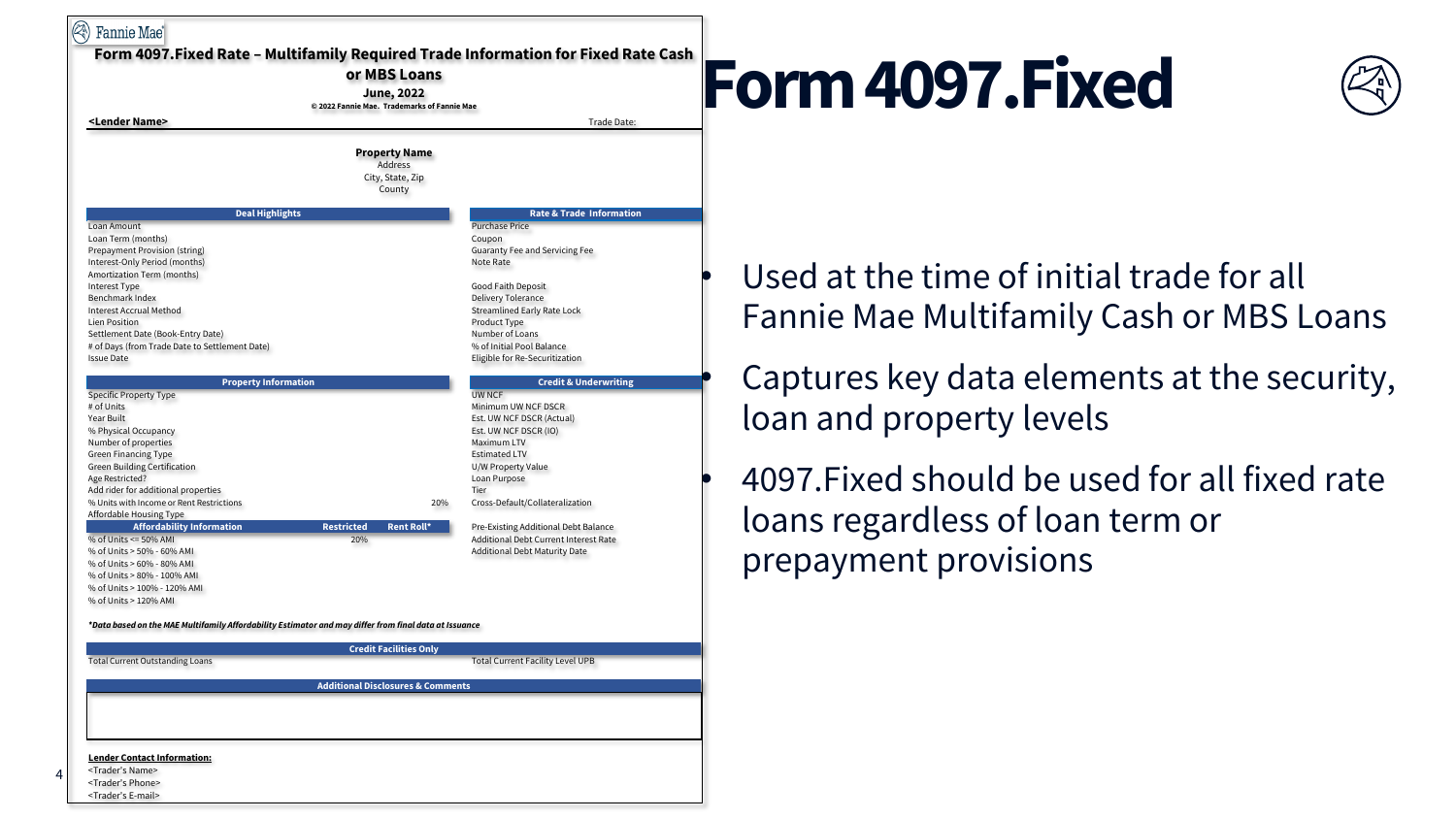|                                                                                                       | Loans                                                         |                                                 |                  |
|-------------------------------------------------------------------------------------------------------|---------------------------------------------------------------|-------------------------------------------------|------------------|
|                                                                                                       | <b>June, 2022</b>                                             |                                                 |                  |
| <lender name=""></lender>                                                                             | © 2022 Fannie Mae. Trademarks of Fannie Mae                   | Trade Date:                                     |                  |
|                                                                                                       |                                                               |                                                 |                  |
|                                                                                                       | <b>Property Name</b><br>Address<br>City, State, Zip<br>County |                                                 |                  |
| <b>Deal Highlights</b>                                                                                |                                                               | <b>Rate &amp; Trade Information</b>             |                  |
| Loan Amount<br>S                                                                                      | 2,600,000                                                     | <b>Purchase Price</b>                           | 101%             |
| Loan Term (months)                                                                                    | 84                                                            | Coupon                                          | 3%               |
| Prepayment Provision (string)                                                                         | $L(24)1\%(57)O(3)$                                            | Guaranty Fee and Servicing Fee                  | 1.500%           |
| Interest-Only Period (months)                                                                         | 12                                                            | Note Rate                                       | 4.120%           |
| Amortization Term (months)                                                                            | 360<br>ARM                                                    |                                                 | 2.000%           |
| Interest Type<br>Benchmark Index                                                                      | 1 Month LIBOR                                                 | Good Faith Deposit<br><b>Delivery Tolerance</b> | $+/-5%$          |
| <b>Interest Accrual Method</b>                                                                        | Actual/360                                                    | <b>Streamlined Early Rate Lock</b>              |                  |
| <b>Lien Position</b>                                                                                  | First                                                         | Product Type                                    | <b>DUS</b>       |
| Settlement Date (Book-Entry Date)                                                                     | 6/10/2022                                                     | Number of Loans                                 |                  |
| # of Days (from Trade Date to Settlement Date                                                         | 10                                                            | % of Initial Pool Balance                       | 100%             |
| <b>Issue Date</b>                                                                                     | 6/1/2022                                                      | Eligible for Re-Securitization                  | Yes              |
|                                                                                                       |                                                               |                                                 |                  |
| <b>Property Information</b>                                                                           |                                                               | <b>Credit &amp; Underwriting</b>                |                  |
| Specific Property Type                                                                                | Multifamily                                                   | <b>UW NCF</b>                                   | \$250,000        |
| # of Units                                                                                            | 72                                                            | Minimum UW NCF DSCR                             | 1.35             |
| Year Built                                                                                            | 2002                                                          | Est. UW NCF DSCR (Actual)                       | 1.45             |
| % Physical Occupancy                                                                                  | 94.30%                                                        | Est. UW NCF DSCR (IO)                           | 1.69             |
| Number of Properties                                                                                  |                                                               | Est. UW NCF DSCR at Cap                         | 1.30             |
| <b>Green Financing Type</b><br><b>Green Building Certification</b>                                    | Green Rewards<br><b>LEED Gold</b>                             | Maximum LTV<br><b>Estimated LTV</b>             | 65.00%<br>65.00% |
| Age Restricted?                                                                                       | No                                                            | U/W Property Value                              | 21,352,564<br>\$ |
| Add rider for additional properties                                                                   |                                                               | Loan Purpose                                    | Acquisition      |
| % Units with Income or Rent Restrictions                                                              | 20.00%                                                        | Tier                                            | Tier 3           |
| Affordable Housing Type                                                                               | LIHTC                                                         | Cross-Default/Collateralization                 |                  |
| <b>Affordability Information</b>                                                                      | <b>Restricted</b><br>Rent Roll*                               |                                                 |                  |
| % of Units <= 50% AMI                                                                                 | 20%<br>20%                                                    | Pre-Existing Additional Debt Balance            |                  |
| % of Units > 50% - 60% AMI                                                                            | 20%                                                           | Additional Debt Current Interest Rate           |                  |
| % of Units > 60% - 80% AMI                                                                            | 20%                                                           | <b>Additional Debt Maturity Date</b>            |                  |
| % of Units > 80% - 100% AMI                                                                           | 40%                                                           |                                                 |                  |
| % of Units > 100% - 120% AMI<br>% of Units > 120% AMI                                                 |                                                               |                                                 |                  |
| *Data based on the MAE Multifamily Affordability Estimator and may differ from final data at Issuance |                                                               |                                                 |                  |
| <b>Total Current Outstanding Loans</b>                                                                | <b>Credit Facilities Only</b>                                 | <b>Total Current Facility Level UPB</b>         |                  |
|                                                                                                       | <b>ARM Loan-Related Fields</b>                                |                                                 |                  |
| <b>ARM Loan Product</b>                                                                               | ARM 7-6 Loan                                                  | Lifetime PTR Cap                                |                  |
| Convertible                                                                                           | Yes                                                           | Per Rate Change Cap                             | $+/- 1\%$        |
| Initial Convertible Lockout Term (months)                                                             | 12                                                            | Standard Look back (days)                       |                  |
| <b>Estimated MBS Margin (bps)</b>                                                                     |                                                               | Rate Reset Frequency (months)                   |                  |
|                                                                                                       |                                                               | <b>Fixed Principal Payment (SARMs)</b>          | N/A              |
|                                                                                                       |                                                               |                                                 |                  |
|                                                                                                       | <b>Additional Disclosures &amp; Comments</b>                  |                                                 |                  |
| For non-standard characteristics, such as future crosses, etc.                                        |                                                               |                                                 |                  |
|                                                                                                       |                                                               |                                                 |                  |
|                                                                                                       |                                                               |                                                 |                  |

5

### **Form 4097.ARM**



- Used at the time of initial trade for all Fannie Mae Multifamily Cash or MBS Loans
- Captures key data elements at the security, loan and property levels
- 4097.ARM should be used for all adjustable rate loans regardless of loan term or prepayment provisions (including Hybrid loans)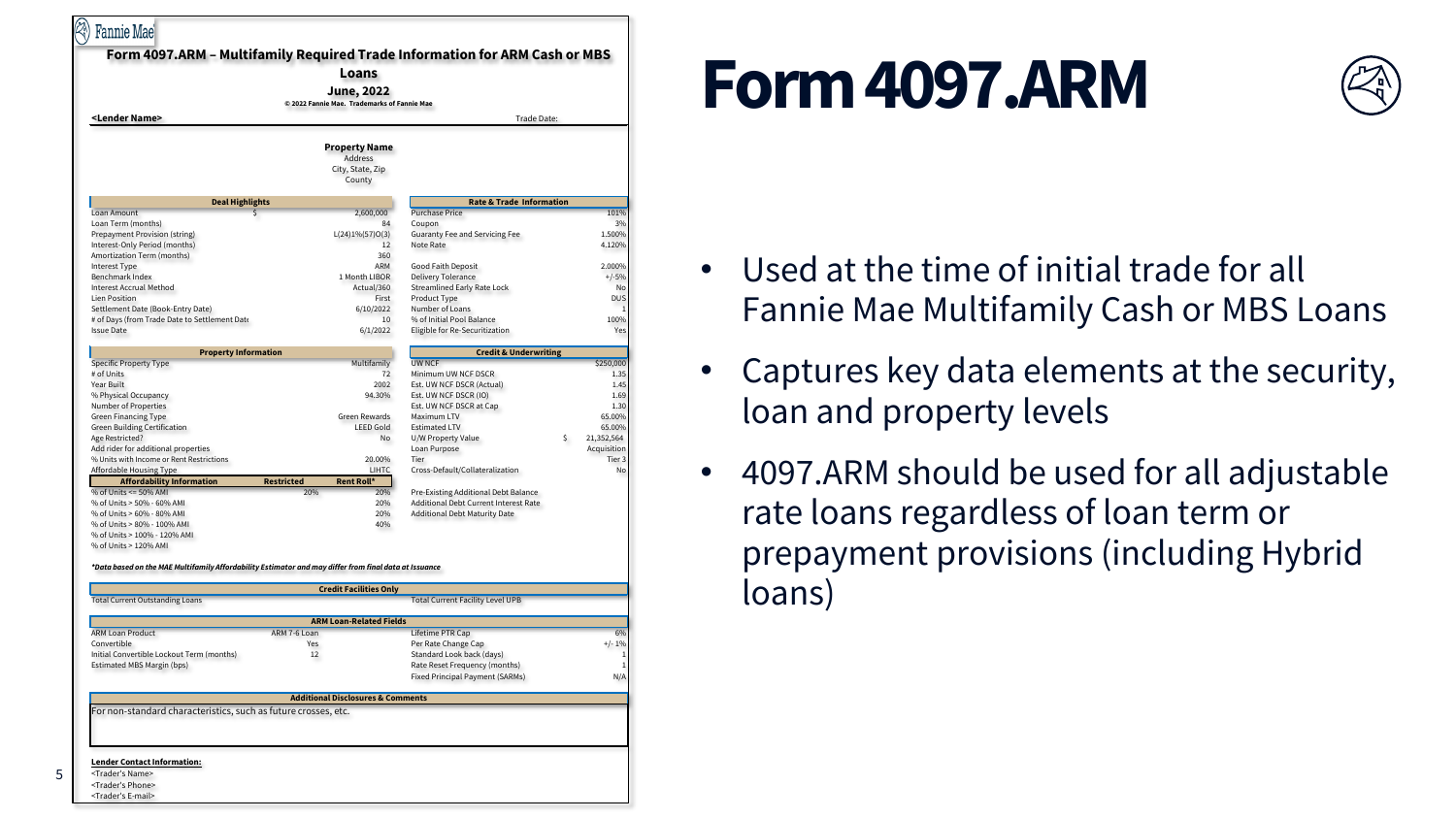### **Guidance –Deal Terms**

#### **Purpose: Capture the key terms of the loan**

- 1. Prepayment strings are abbreviated in order (as applicable): L (Lockout Period), YM (Yield Maintenance), #% (Declining Premium), O (Open Period)
	- A. Examples:
		- 1.  $YM(114)1\%(3)O(3)$ 
			- a) 114 Months Yield Maintenance, 3 Months 1% Prepayment, 3 Months Open
		- 2. L(12)1%(105)O(3)
			- a) 12 Month Lockout, 105 Months 1% Premium, 3 Months Open
		- 3. 5%(24)4%(24)3%(24)2%(24)1%(21)O(3)
			- a) 24 Months each 5% though 2% Premium, 21 Months 1% Premium, 3 Months Open
	- B. [Full Prepayment Job Aid](https://multifamily.fanniemae.com/media/8411/)

| <b>Deal Highlights</b>                         |                      |
|------------------------------------------------|----------------------|
| Loan Amount                                    | \$<br>7,000,000      |
| Loan Term (months)                             | 120                  |
| Prepayment Provision (string)                  | $YM(114)1\%$ (3)O(3) |
| Interest-Only Period (months)                  | 24                   |
| Amortization Term (months)                     | 360                  |
| Interest Type                                  | Fixed                |
| <b>Benchmark Index</b>                         | 10-year Treasury     |
| Interest Accrual Method                        | Actual/360           |
| <b>Lien Position</b>                           | First                |
| Settlement Date (Book-Entry Date)              | 12/20/2021           |
| # of Days (from Trade Date to Settlement Date) | 30                   |
| <b>Issue Date</b>                              |                      |

 $(1$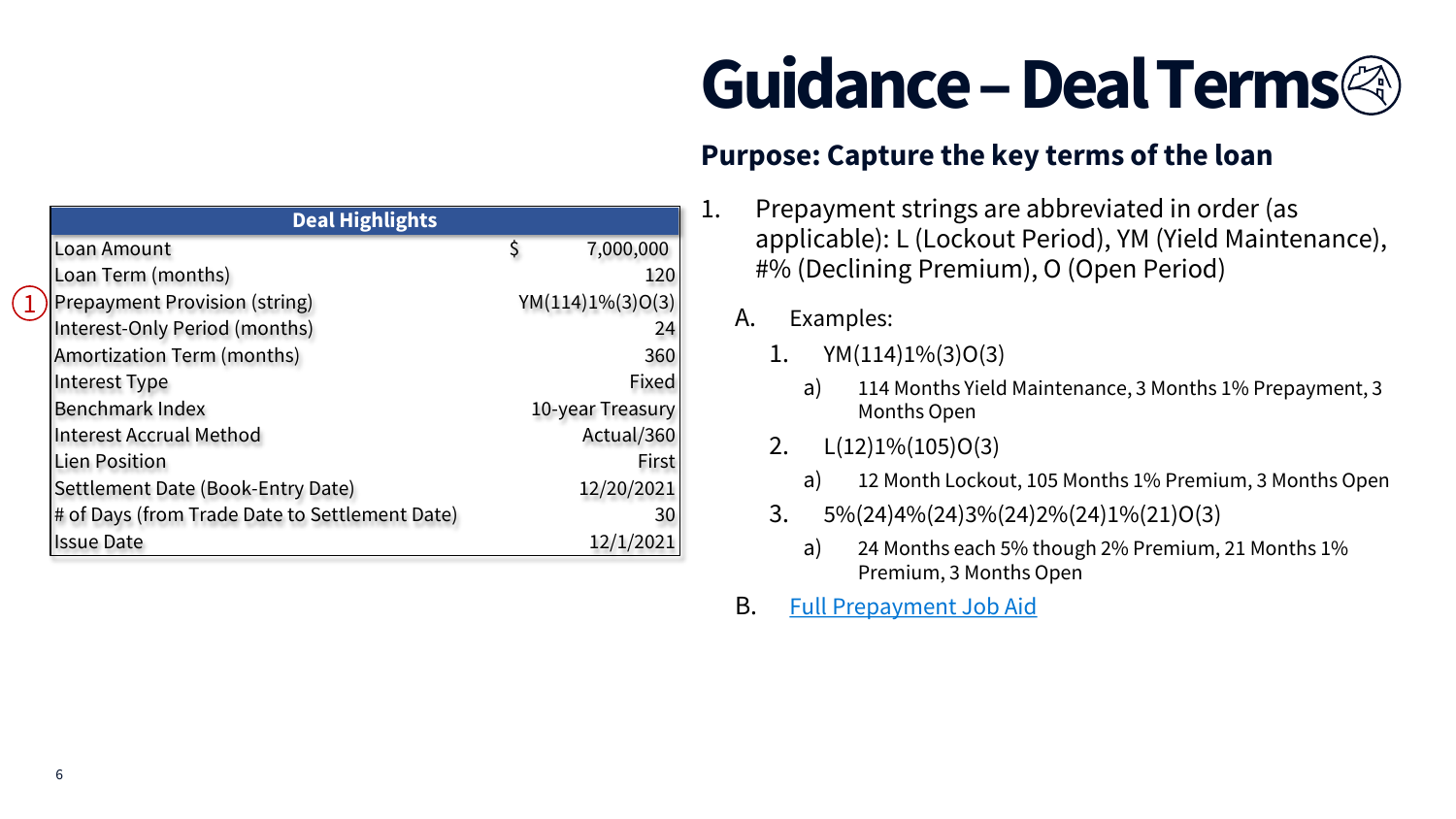|   | <b>Rate &amp; Trade Information</b>   |            |
|---|---------------------------------------|------------|
|   | <b>Purchase Price</b>                 | 102%       |
|   | Coupon                                | TBD        |
|   | <b>Guaranty Fee and Servicing Fee</b> | 1.590%     |
|   | <b>Note Rate</b>                      | TBD        |
|   |                                       |            |
|   | Good Faith Deposit                    | 2.000%     |
|   | <b>Delivery Tolerance</b>             | $+/-5%$    |
|   | <b>Streamlined Early Rate Lock</b>    | No         |
|   | <b>Product Type</b>                   | <b>DUS</b> |
|   | Number of Loans in this Security      |            |
|   | % of Initial Security Balance         | $100\%$    |
| 3 | Eligible for Re-Securitization        | Yes        |

### **Guidance –Rate & Trade Information**



#### **Purpose: Capture the purchase price and associated fees for the MBS**

- 1. The Multifamily Selling and Servicing Guide sets forth the amount of the Minimum Good Faith Deposit required for any Mortgage Loan
- 2. Product Type Allowable Values: DUS, Non-DUS, Credit Facility, Bulk Delivery, Negotiated Transaction
- 3. Credit Facilities & Bulk Deliveries are NOT eligible for resecuritization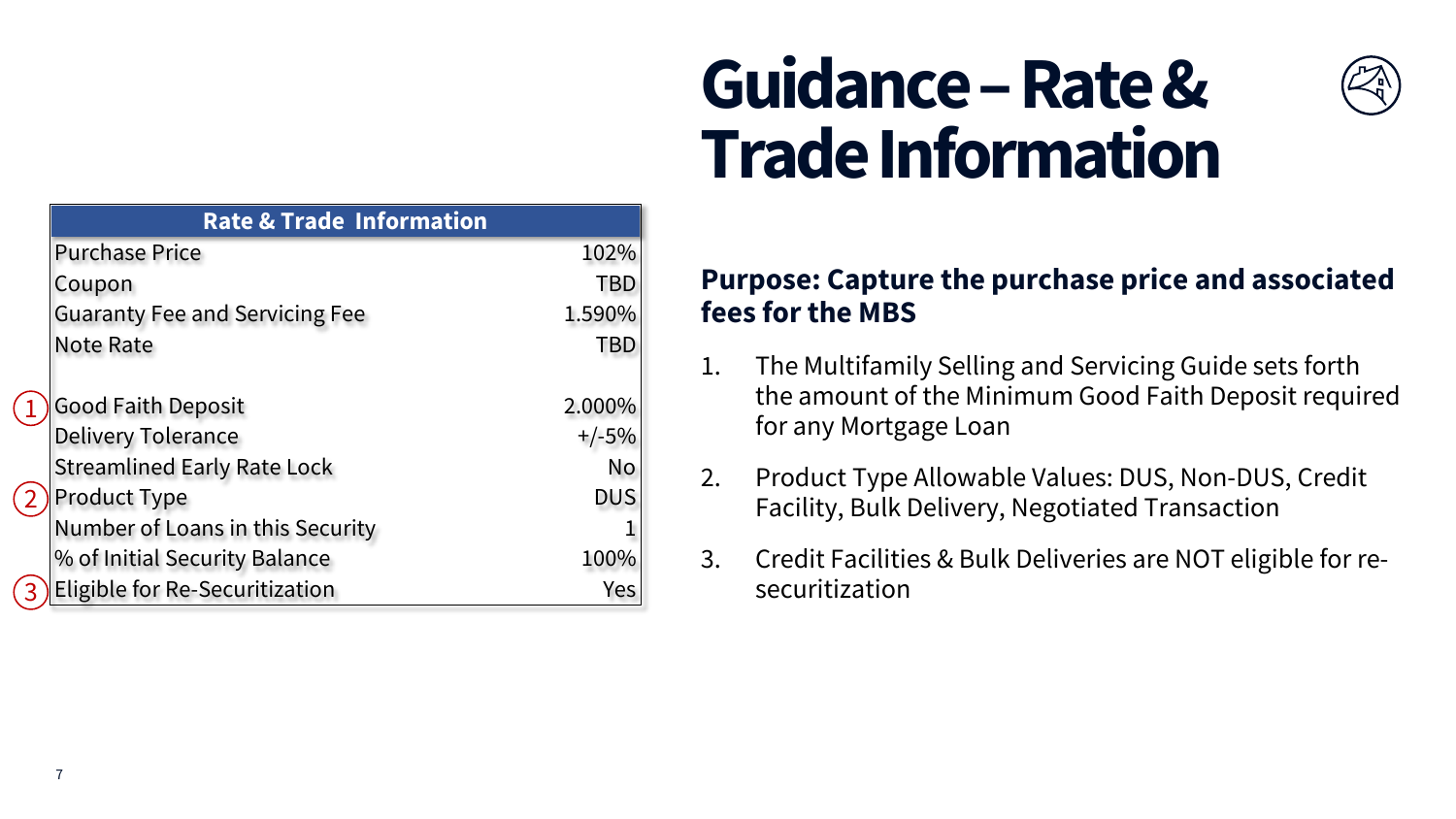### **Guidance –Property Address**

#### **Property Name**

Address City, State, Zip 1 County

#### **Purpose: Capture the primary Property address for the subject Property/Properties**

- 1. County added as a required Property address field as of September 7, 2021
- 2. [Multiple Property Address Job Aid](https://multifamily.fanniemae.com/media/7311)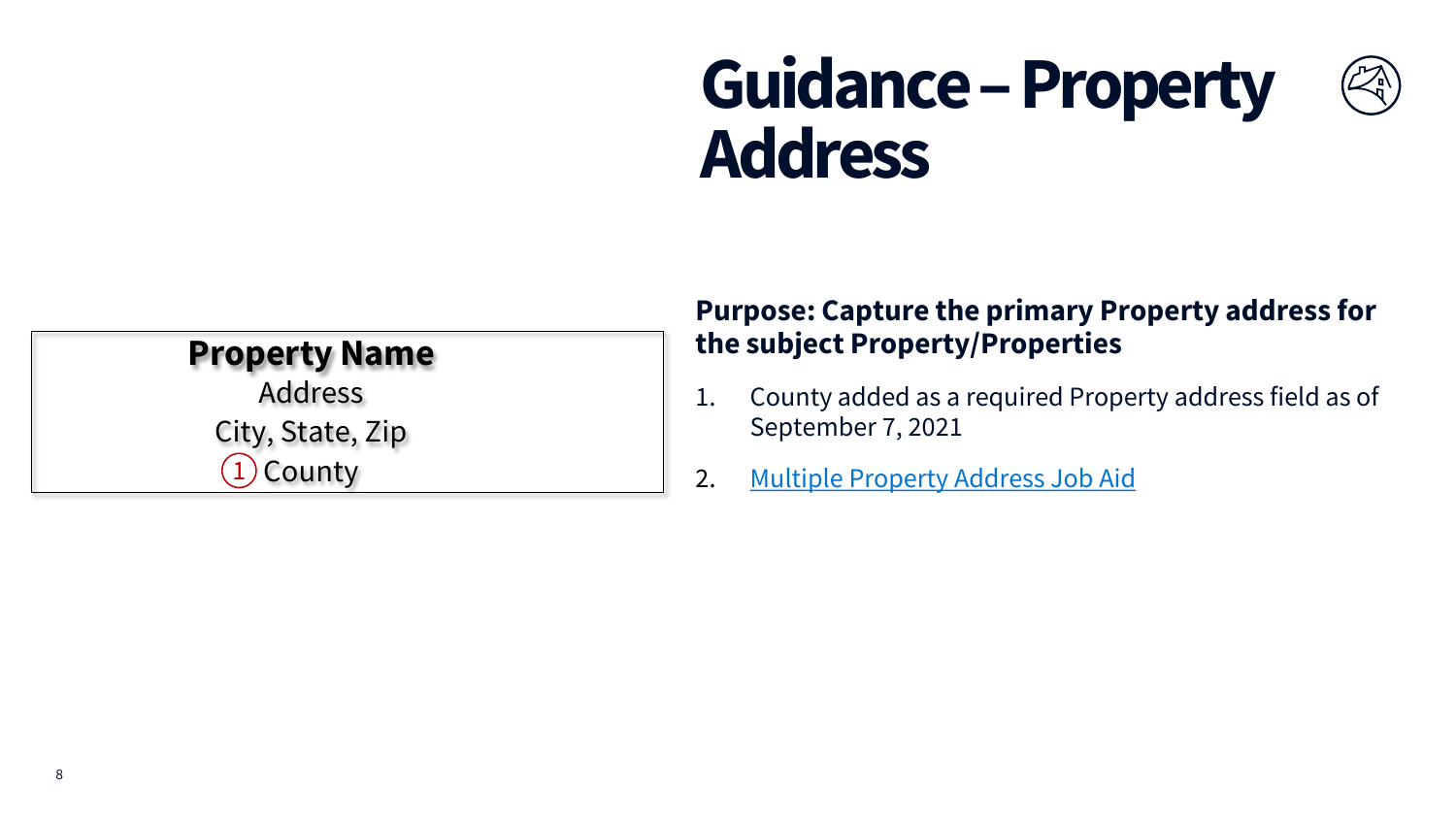### **Guidance –Property Information**



|                | <b>Property Information</b>              |                      |
|----------------|------------------------------------------|----------------------|
|                | <b>Specific Property Type</b>            | Multifamily          |
|                | # of Units                               | 72                   |
|                | Year Built                               | 2002                 |
|                | % Physical Occupancy                     | 94.30%               |
|                | Number of properties                     |                      |
|                | <b>Green Financing Type</b>              | <b>Green Rewards</b> |
|                | <b>Green Building Certification</b>      | <b>LEED Gold</b>     |
| $\overline{3}$ | Age Restricted?                          | Yes                  |
| 4              | Add rider for additional properties      |                      |
|                | % Units with Income or Rent Restrictions | 20%                  |
| 5              | Affordable Housing Type                  |                      |

#### **Purpose: Capture key details of the subject Property**

- 1. Specific Property Type should correspond to the value entered in C&D
- 2. See the [Green Financing Job Aid](https://multifamily.fanniemae.com/media/8566) for more information
- 3. Age Restricted Properties (e.g. 55+) should be indicated by entering "Yes"/"No"
- 4. Enter "Yes" if the subject Property includes multiple address
- 5. Restrictions should only be entered for Properties where an Affordable Housing Type is present
	- A. See the **Affordable Housing Data Job Aid** for more information
	- B. AMI Restrictions are now a separate Affordability Information Section (See Slide 11)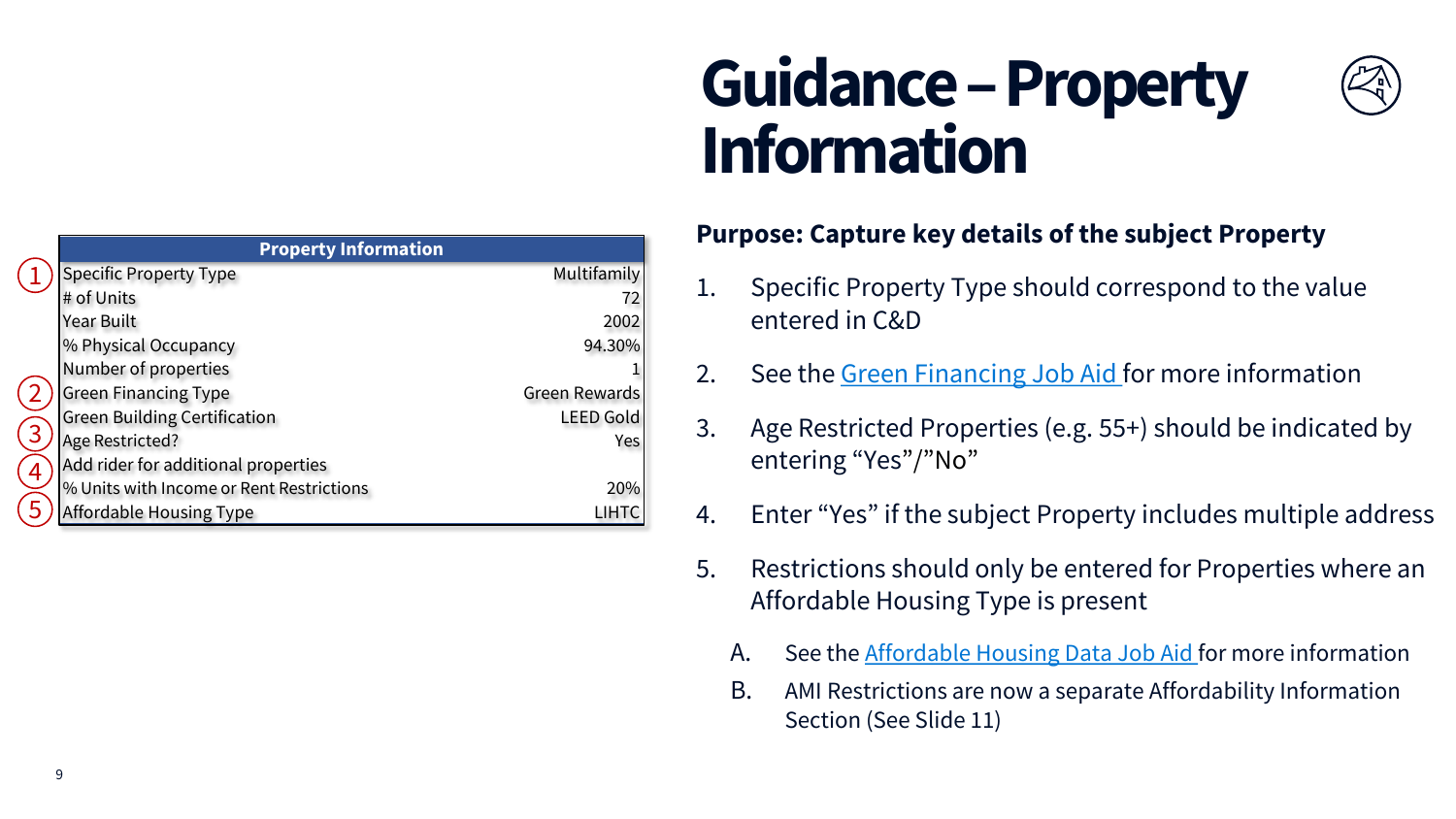### **Guidance –Property Information (CF)**

|--|

| 1 Property Information                   |                    |  |  |
|------------------------------------------|--------------------|--|--|
| Specific Property Type                   | Multiple           |  |  |
| # of Units                               | 2444               |  |  |
| Year Built                               | See Properties Tab |  |  |
| % Physical Occupancy                     | See Properties Tab |  |  |
| Number of properties                     |                    |  |  |
| <b>Green Financing Type</b>              | N/A                |  |  |
| <b>Green Building Certification</b>      | N/A                |  |  |
| Age Restricted?                          | No                 |  |  |
| Add rider for additional properties      | N/A                |  |  |
| % Units with Income or Rent Restrictions | 0%                 |  |  |
| Affordable Housing Type                  | N/A                |  |  |

#### **Purpose: Capture key details of the subject Properties in a Credit Facility**

- 1. For Credit Facilities, Property information can be entered at the Facility Level
	- A. # of Units = Total Units in the Facility
	- B. Number of Properties = Total Properties in the Facility
	- C. Individual Property information may be entered on a separate property schedule worksheet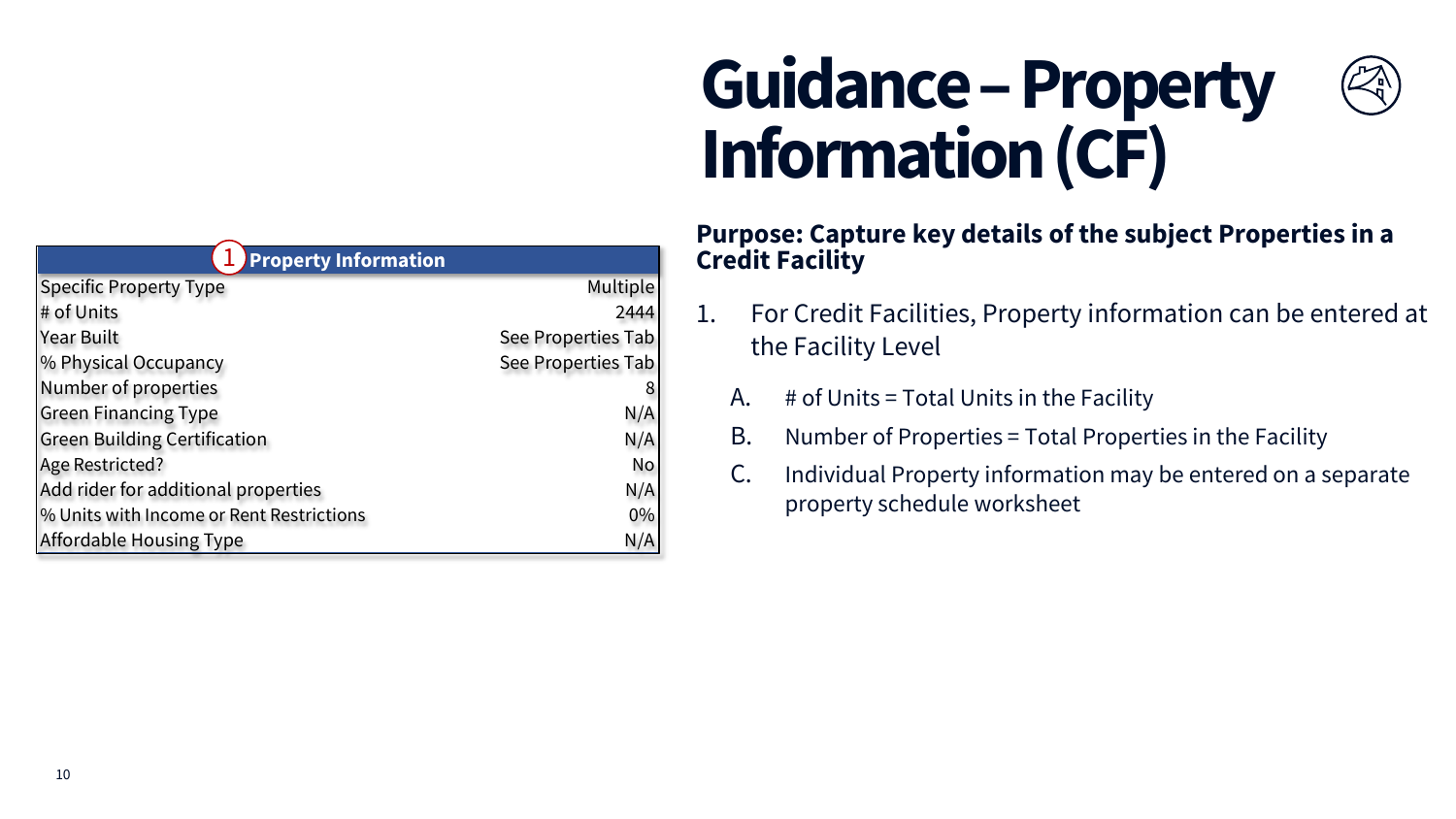### **Guidance – Affordability**



| <b>Affordability Information</b> | <b>Restricted</b> | <b>Rent Roll*</b> |
|----------------------------------|-------------------|-------------------|
| $\%$ of Units <= 50% AMI         | 20%               | 20%               |
| % of Units > 50% - 60% AMI       |                   | 20%               |
| % of Units > 60% - 80% AMI       |                   | 20%               |
| % of Units > 80% - 100% AMI      |                   | 40%               |
| % of Units > 100% - 120% AMI     |                   |                   |
| % of Units > 120% AMI            |                   |                   |

#### **Purpose: Capture key details of the subject Property's Affordability**

- 1. Data in the Restricted column should only be entered for Properties where an Affordable Housing Type is present
	- A. See the [Affordable Housing Data Job Aid f](https://multifamily.fanniemae.com/media/document/pdf/affordable-housing-data-guidance)or more information
- 2. Data in the Rent Roll column represents Rent Roll based Affordability and may be entered for Multifamily and Military Property Types
	- A. Rent Roll Affordability at the time of trade is calculated using the [Multifamily Affordability Estimator](https://multifamily.fanniemae.com/media/document/xlsx/multifamily-affordability-estimator)
	- B. Please see the [Multifamily Affordability Estimate FAQs f](https://multifamily.fanniemae.com/media/8856/display)or additional information
- 3. Due to timing differences, it is possible that the Rent Roll Affordability data entered at the time of trade may differ slightly from the final data disclosed at Security Issuance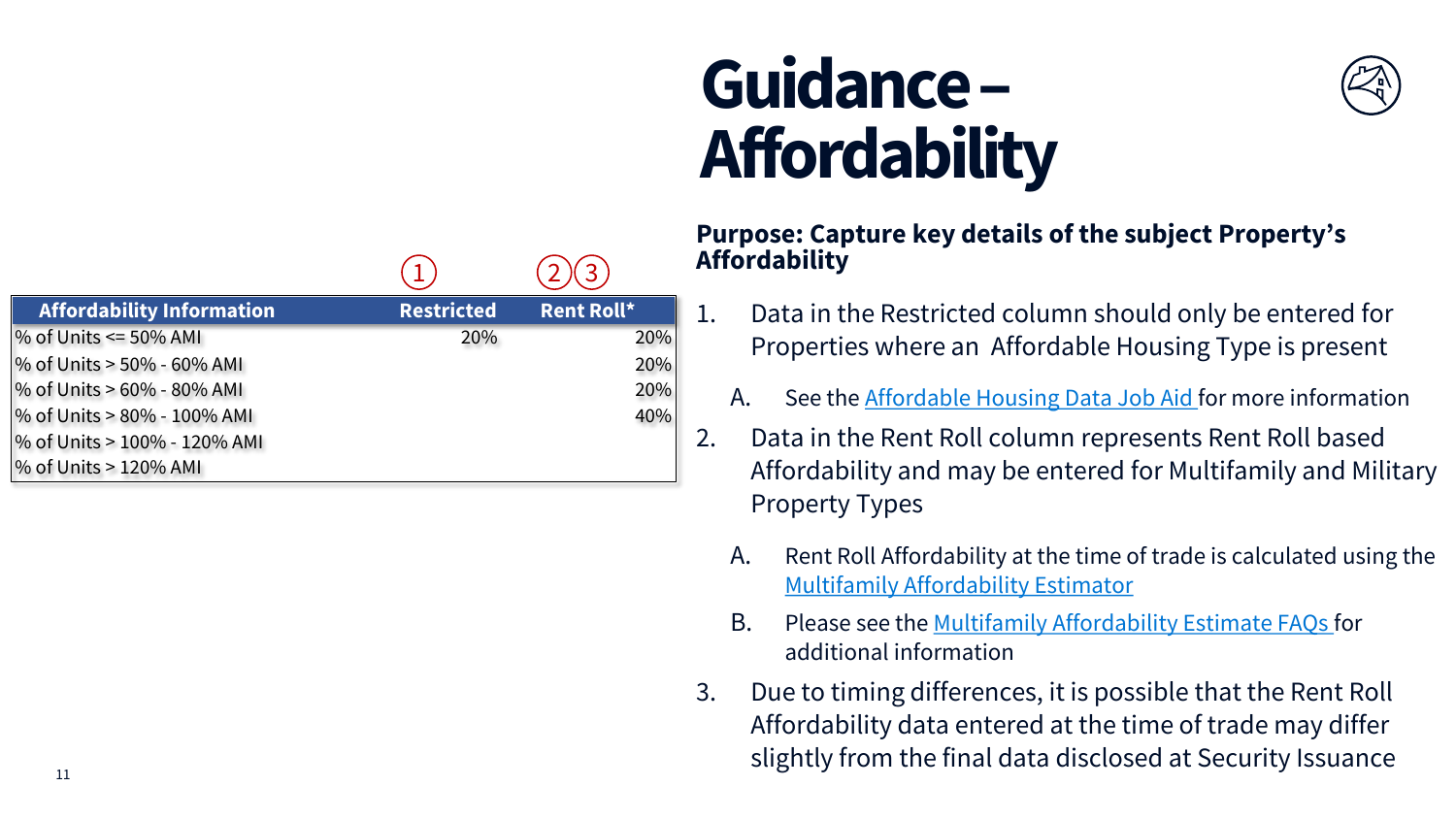#### 1  $\mathcal{L}$  Est. UW NCF DSCR (Actual) 1.45  $(3)$  $\left( 4 \right)$ 5) Pre-Existing Additional Debt Balance UW NCF \$250,000 Minimum UW NCF DSCR 1.35 Est. UW NCF DSCR (IO) 1.69 Est. UW NCF DSCR at Cap 1.30 Maximum LTV 65.00% Estimated LTV 65.00%  $U/W$  Property Value  $$31,352,564$ Loan Purpose **Acquisition** Tier Tier 3 **Cross-Default/Collateralization** No Additional Debt Current Interest Rate **Credit & Underwriting**

### **Guidance –Credit & Underwriting**



#### **Purpose: Capture credit metrics as determined during the underwriting process**

- 1. All DSCRs must be entered on a combined basis when additional hard debt is included on a Property
	- A. For Credit Facilities, enter all DSCRs at the Facility level
	- B. For Co-ops, enter the Multifamily Rental Equivalent
- 2. Actual Estimated UW NCF DSCR required as of September 7, 2021
	- See the [DSCR Guidance Job Aid](https://multifamily.fanniemae.com/media/8551) for additional information
- 3. DSCR at Cap only required for ARM Loans
- 4. For Credit Facilities, enter LTVs and UW Property Value at the Facility level
- 5. Details of additional hard debt must be included when present
	- A. See the [Split & Bifurcated Loan Job Aid](https://multifamily.fanniemae.com/media/7401) for additional information

Additional Debt Maturity Date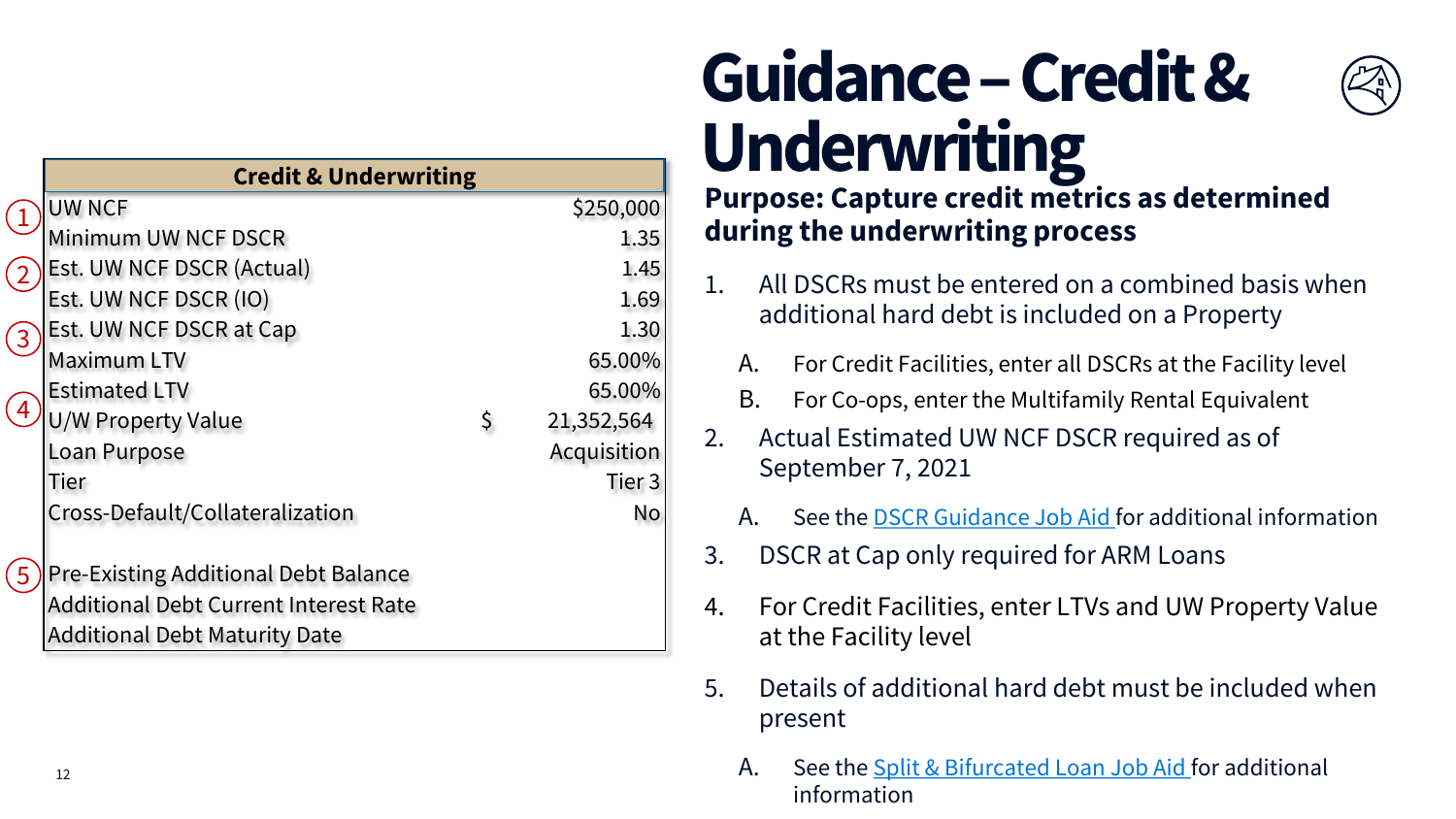### **Guidance –Credit Facilities**



| <b>Credit Facilities Only</b>          |                                         |  |
|----------------------------------------|-----------------------------------------|--|
| <b>Total Current Outstanding Loans</b> | <b>Total Current Facility Level UPB</b> |  |
|                                        |                                         |  |

#### **Purpose: Capture additional fields required for Credit Facilities**

- 1. Enter the total number Mortgage Loans currently outstanding under the current Master Credit Facility Agreement
- 2. Enter the total current UPB for all outstanding Mortgage Loans under the current Master Credit Facility Agreement
	- A. Do not include existing Credit Facility debt as part of the Additional Debt section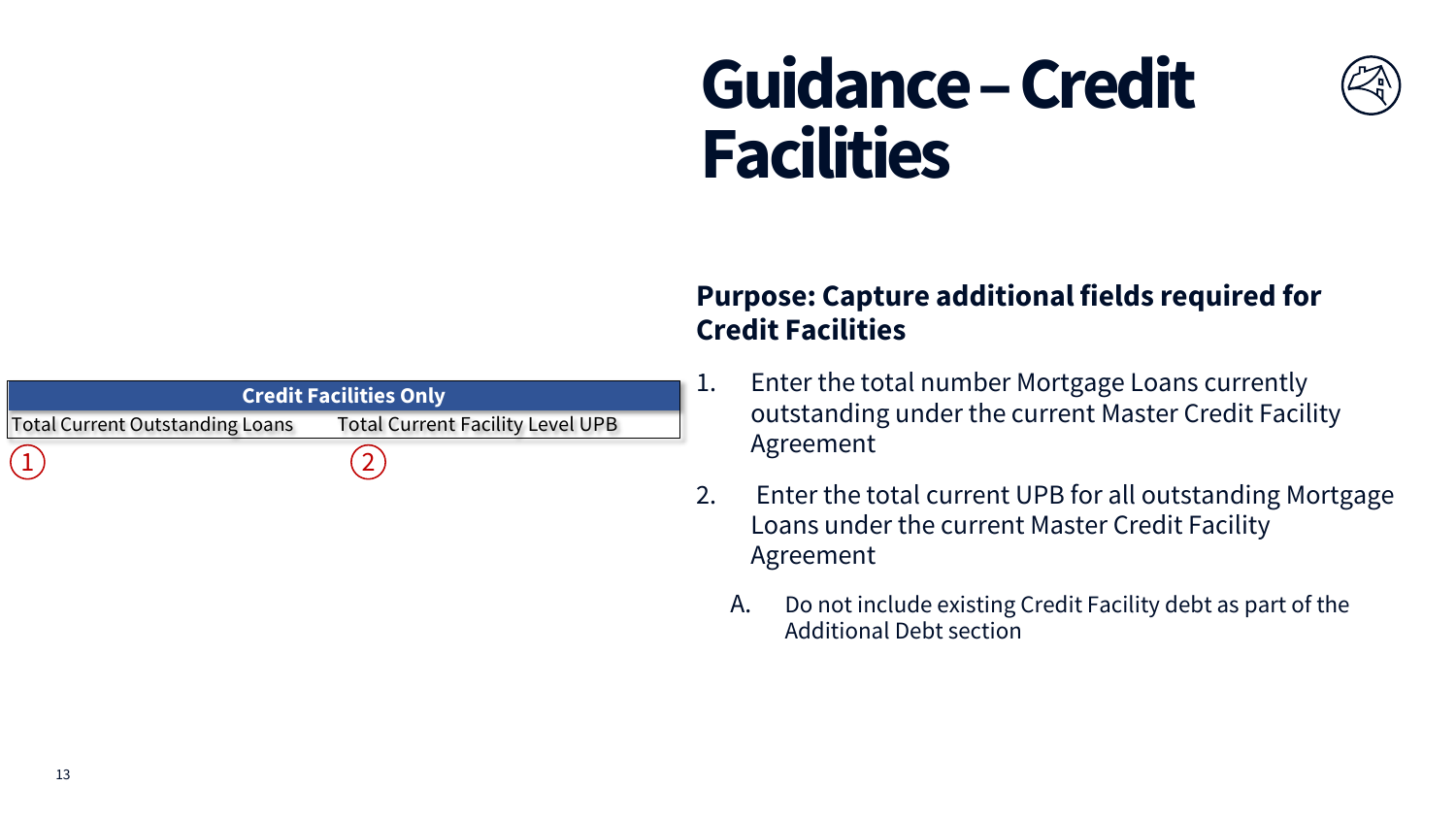### **Guidance –ARM Loan Related Fields**

|                                           | <b>ARM Loan-Related Fields</b> |                                        |           |
|-------------------------------------------|--------------------------------|----------------------------------------|-----------|
| <b>ARM Loan Product</b>                   | ARM 7-6 Loan                   | Lifetime PTR Cap                       | 6%        |
| Convertible                               | Yes                            | Per Rate Change Cap                    | $+/- 1\%$ |
| Initial Convertible Lockout Term (months) |                                | Standard Look back (days)              |           |
| <b>Estimated MBS Margin (bps)</b>         |                                | Rate Reset Frequency (months)          |           |
|                                           |                                | <b>Fixed Principal Payment (SARMs)</b> | N/A       |

#### **Purpose: Capture additional fields required for ARM Loan transactions**

- 1. ARM Loan Product Allowable Values: ARM 7-6 Loan, ARM 5-5 Loan, SARM Loan, Hybrid ARM Loan
- 2. Convertible indicates if the loan can convert to fixed rate in the future
	- A. Select "No" for Hybrid ARM Loans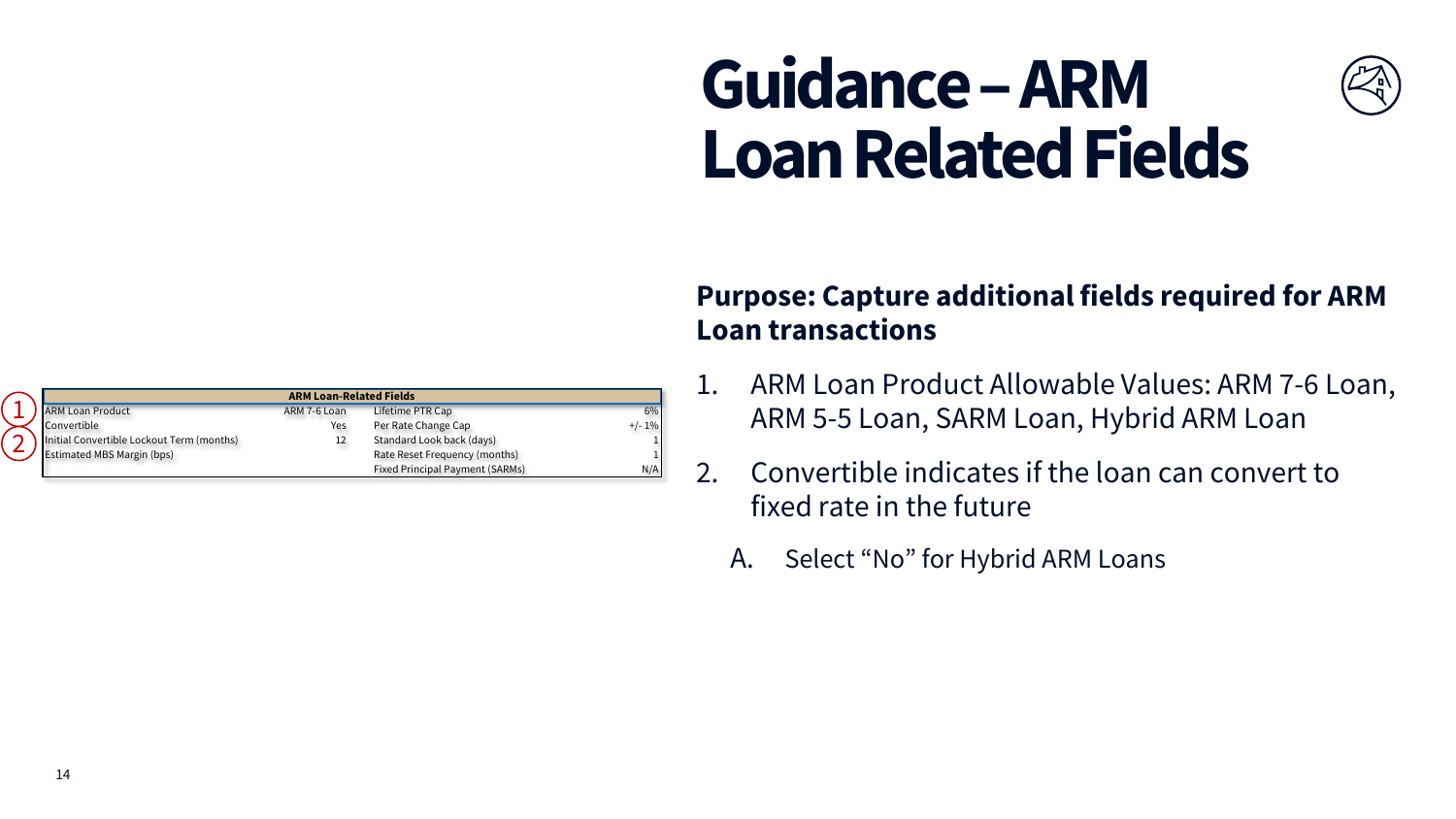### **Guidance –Additional Disclosure**



| <b>Additional Disclosures &amp; Comments</b>                   |  |
|----------------------------------------------------------------|--|
| For non-standard characteristics, such as future crosses, etc. |  |

#### **Purpose: As described in the Form 4098, capture any Additional Disclosure requirements identified in underwriting**

- 1. Consult Fannie Mae Deal Team, Form 4098 and MBS Roadmap for additional disclosure requirements
- 2. Form 4098: <https://multifamily.fanniemae.com/media/7591/display>
- 3. MBS Roadmap: <https://multifamily.fanniemae.com/media/7561/display>